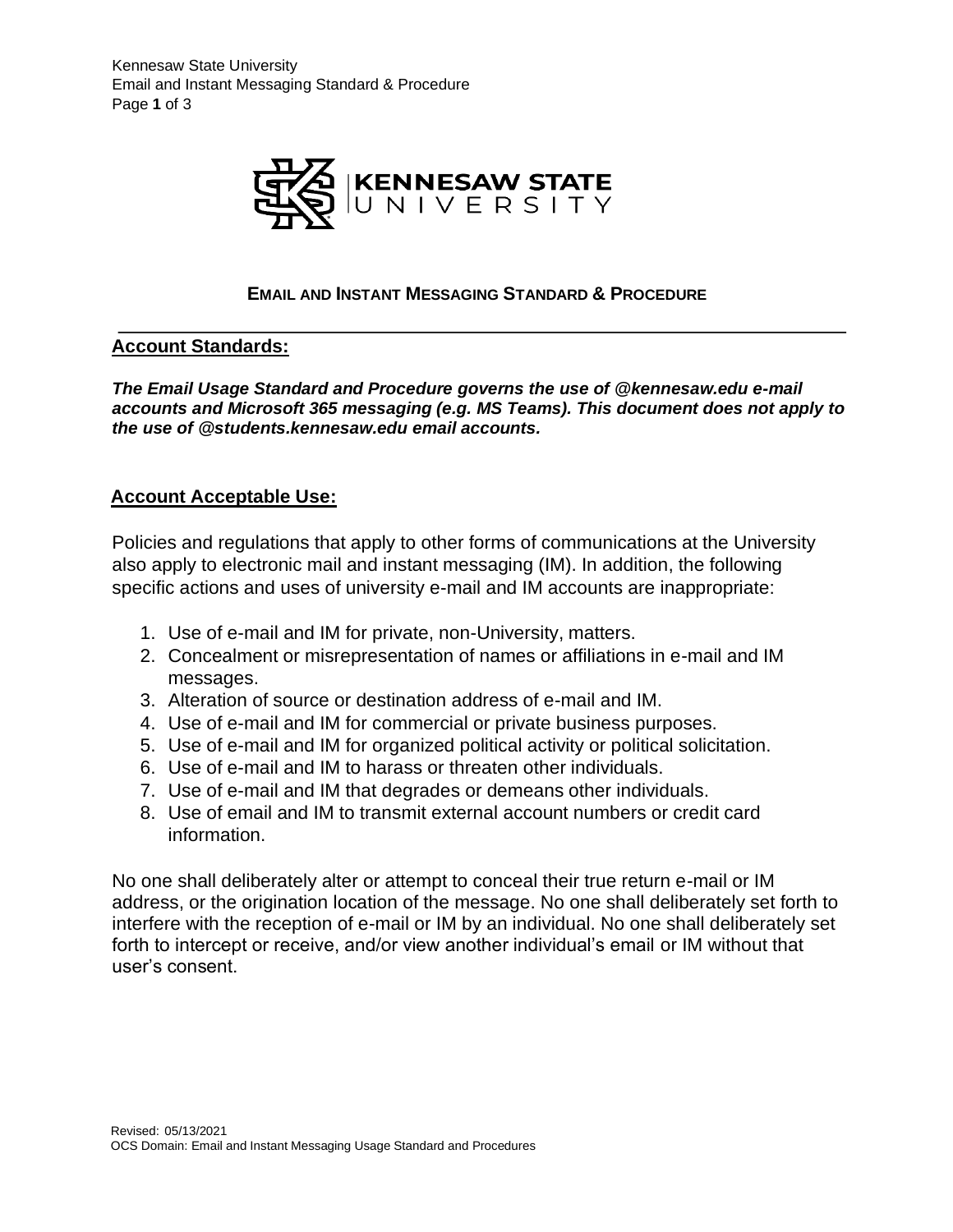## **E-mail and Instant Messaging Account Management Procedures:**

Accounts will be generated for all faculty at the beginning of the semester in which they are hired to teach, and for all staff employees upon completion of the Human Resources process. Additional accounts for users may be generated as needed by notifying the KSU Service Desk via email: service@kennesaw.edu.

Accounts for Visitors may be obtained by completing the Non-Paid Affiliate (NPA)/Long-Term Visitor (LTV) Form, available from KSU Card Services.

E-mail and IM will be preserved for no longer than 30 days after deletion by user. This does not guarantee recovery of accidental deletions even within the 30 day window.

# **Expiration of Accounts:**

Faculty and Staff accounts will be "deactivated" 1 day after the employee leaves or is terminated. User data associated with the account (example: email) will be deleted 30 days after the account is deactivated.

Retirees have 30 days to request, through service, that their account remain open, otherwise it may be removed.

# **E-Mail and Instant Messaging Retention and Disposal:**

E-mail and instant messaging (IM) users have the capability to "archive" e-mail items to files. This effectively allows users to save messages for any length of time.

E-mail and IM correspondence and associated attachments are considered official university records and, as such, need to be retained based on guidelines established by the Board of Regents. It is the responsibility of the sender and recipient of these e-mail messages to determine the required retention period, to comply with applicable policies and procedures regarding record retention, and to preserve these e-mail records either electronically or in printed form with all of the associated header and transmission information. No e-mail or IM, in any form, shall be retained for longer than its established retention cycle, unless directed to do so by the KSU Department of Archives and Records Management.

At the Chief Information Officer's discretion, malicious emails may be deleted from University email servers and accounts as a function of the incident response process.